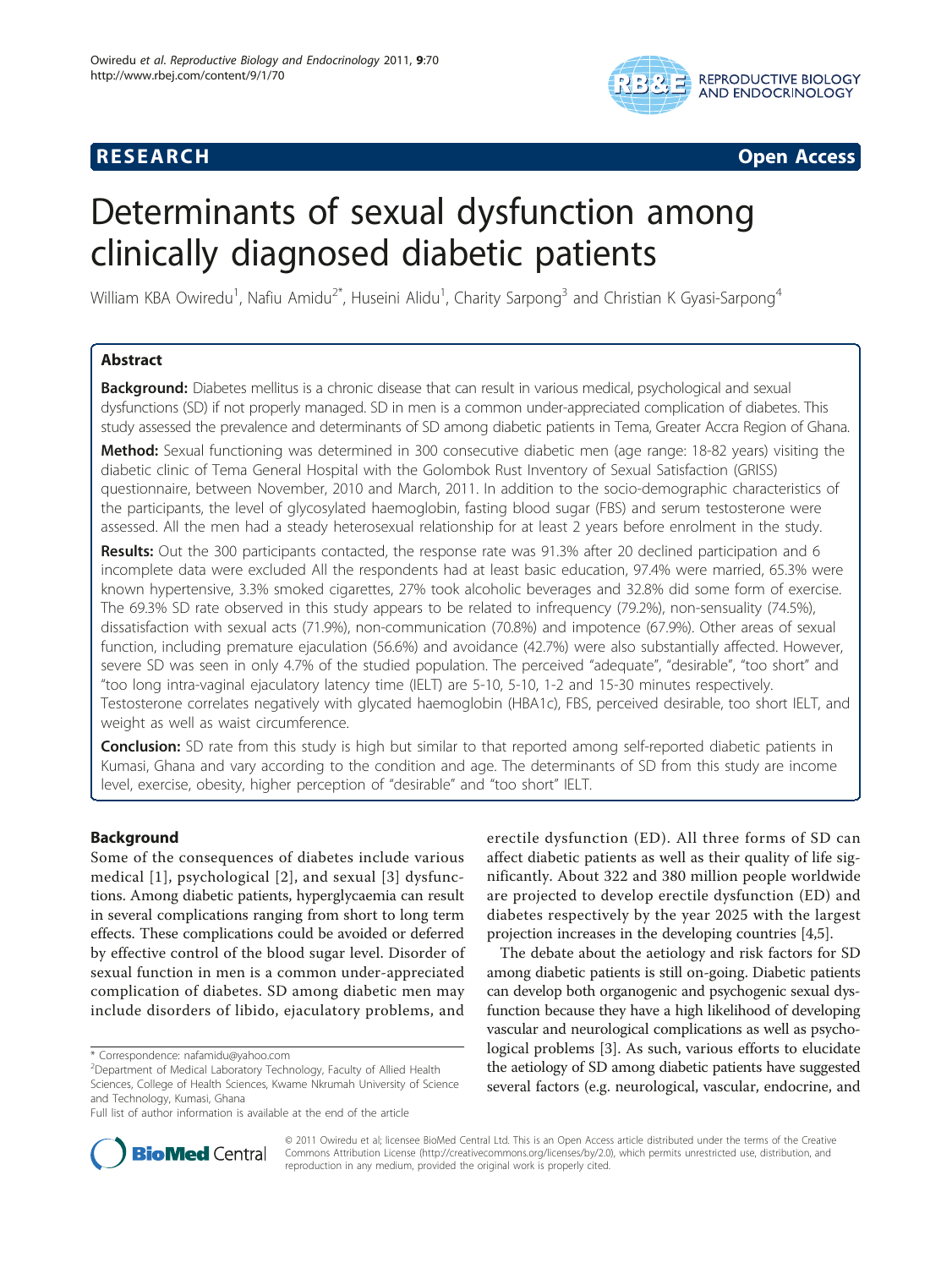psychological) including the use of medication or a combined effect of some of these factors [\[6-8](#page-9-0)].

The prevalence of SD and diabetes varies widely probably because of the different definitions and the population studied, which in turn vary with respect to the number and selection of participants, cultural background, socioeconomic level, quality of psychosexual relationships and income. Few studies conducted among the Ghanaian community indicate 66% SD rate among the general male population [[9\]](#page-9-0), 59.8% among men with various medical conditions [[10\]](#page-9-0) and 59.2% among men in a marriage relationship [[11](#page-9-0)] all domiciled in the Kumasi metropolis (Ashanti region). In the study among men with various medical conditions, those with self-reported diabetes had 70.0% SD rate [\[10](#page-9-0)]. However, it is not clear whether the prevalence of SD among the Ghanaian community would vary based on location and between clinically diagnosed and self-reported diabetic patients. Apart from these, the degree to which medical conditions and perceptual differences would affect SD is not known. Hence, this study assessed the prevalence as well as the determinants of SD among clinically diagnosed diabetic patients leaving in Tema, Greater Accra region of Ghana. The study also assessed what the participants considered to be normal and abnormal IELT. To our knowledge, this is the first study of SD conducted among this population in Ghana.

# Methods

# Participants

A cross-sectional study was conducted among 300 diabetic patients visiting Tema General Hospital in the Greater Accra region of Ghana. The Participants were recruited in a consecutive procedure from November 2010 to March 2011. Eligibility criteria for participants were as follows: sexually active, stable heterosexual relation for at least 2 years before enrollment in the study, aged 18 years or older and diabetic. A stable relationship was defined as one in which the man was engaged and maintains sexual relations, regardless of their marital status. The age range of the diabetic men involved in this study was between 18 and 82 years. Participation of the respondents was voluntary and informed consent was obtained from each participant. The study was approved by the Committee on Human Research, Publication and Ethics of the School of Medical Science and the Komfo Anokye Teaching Hospital, Kumasi.

# Procedure

All participants were evaluated by using a semi-structured questionnaire and the Golombok Rust Inventory of Sexual Satisfaction (GRISS).

# Socio-demographic and anthropometric data

A detailed self-designed semi-structured questionnaire was administered to each consented study participant for socio-demographic information including age, marital status, behavioural activities (smoking and alcohol consumption), educational background, occupation and income level. Body weight with study participants in light clothing was measured to the nearest 0.1 kg on a bathroom scale (Zhongshan Camry Electronics Co. Ltd. Guangdong, China) and height to the nearest 0.5 cm was measured with the study participants standing upright and barefooted, with the heels put together and the head in the horizontal plane against a wall-mounted ruler. Body mass index (BMI) was calculated by dividing weight (kg) by the height squared  $(m^2)$ . Waist circumference (to the nearest centimetre) was measured with a Gulick II spring-loaded measuring tape (Gay Mill, WI) midway between the inferior angle of the ribs and the suprailiac crest. Hip circumference was measured as the maximal circumference over the buttocks in centimeter and the waist to hip ratio (WHR) calculated by dividing the waist circumference (cm) by the hip circumference (cm).

# Measurements of perception of IELT

Questions regarding perception of normal and abnormal IELT were adapted and modified from a study among sex therapists conducted in the US and Canada [[12\]](#page-9-0). The respondents were asked for background information (age, sex, occupation, educational level, marital status, etc.) and had questions about IELTs such as "too short," "adequate," "desirable," or "too long." The respondents were asked to give their opinion regarding, for example, "What is an *adequate* amount of time to elapse in sex from penile penetration of the vagina to ejaculation?" The question was asked in four different ways, with the italicized word changing from adequate, to desirable, to too short, to too long. This is an estimated time response, not a stop-watch-measured time response.

# The Golombok Rust Inventory of Sexual Satisfaction

Sexual response was measured by the Golombok Rust Inventory of Sexual Satisfaction (GRISS) questionnaire. The GRISS has 28 items on a single sheet and its use for assessing the existence and severity of sexual problems in heterosexual couples or individuals who have a current heterosexual relationship. All the 28 questions are answered on a five-point (Likert type) scale from "always", through "usually', "sometimes", and "hardly ever", to "never". It provides overall scores of the quality of sexual functioning within a relationship. In addition, subscale scores of impotence, premature ejaculation, infrequency, non-communication, dissatisfaction, non-sensuality and avoidance can be obtained and represented as a profile. Responses are summed up to give a total raw score (range 28-140). The total score and subscale scores are transformed using a standard nine point scale, with high scores indicating greater problems. Scores of five or more are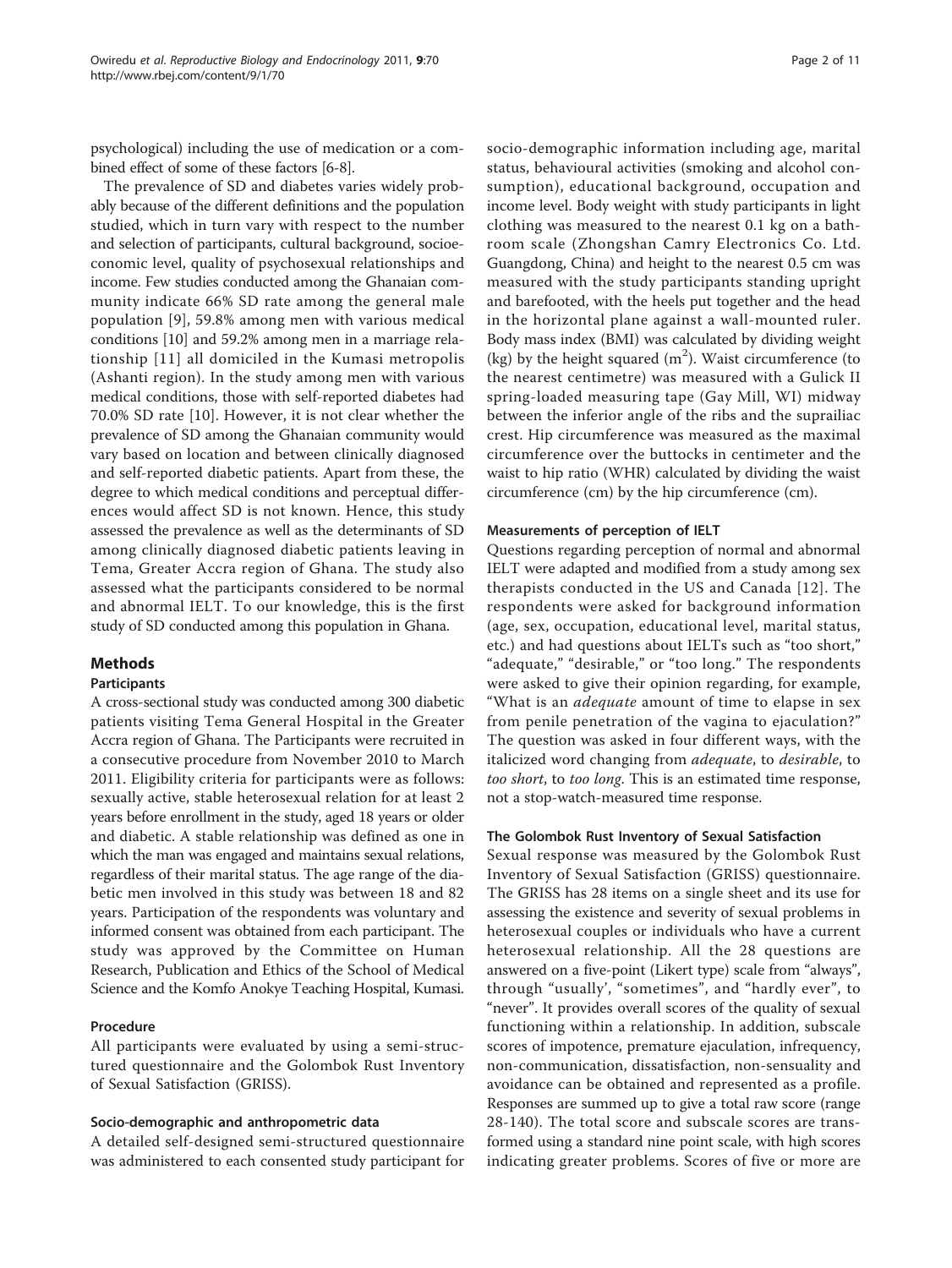considered to indicate SD. The GRISS was chosen because it is standardized, easy to administer and score, relatively unobtrusive and substantially inexpensive.

The GRISS can be used to assess improvement as a result of sexual or marital therapy and to compare the efficacy of different treatment methods. It can also be used to investigate the relationship between sexual dysfunction and extraneous variables. The subscales are particularly helpful in providing a profile for diagnosis of the pattern of sexual functioning within the couple, which can be of great benefit in designing a treatment program. The reliability of the overall scales has been found to be 0.94 for men and that of the subscales on average 0.74 (ranging between 0.61 and 0.83). Validity has been demonstrated under a variety of circumstances [[13-15\]](#page-9-0).

#### Sample collection, preparation and analysis

Six milliliters (6 ml) of venous blood sample was collected from each participant in the morning between 07.00 to 09.00 GMT into Ethylene Diamine Tetraacetic Acid (EDTA) vacutainer® tubes, Fluoride oxalate tube and evacuated gel tubes for serum preparation (Becton Dickinson, Rutherford, NJ). Samples in the EDTA tubes and fluoride oxalate tubes were used for HBA1 and fasting blood glucose measurement using BT 5000® Random Access Chemistry Analyzer (Biotecnica, Italy) while samples in the evacuated gel tubes were centrifuged at 3000 g for 5 minutes and the serum aliquoted and stored in cryovials at a temperature of -80°C until time for testosterone assay using AxSYM automated analyzer (Abbott Diagnostics, USA). The AxSYM use Micro-particle Enzyme Immunoassay in the determination of Testosterone. The methods adopted by the automated instruments for the determination of biochemical parameters were according to the reagent manufacturers' instructions (JAS Diagnostics, Inc. Miami Florida, USA and Abbott Diagnostics, USA).

# Statistical analysis

The data were presented as mean  $\pm$  SD or percentages. Logistic regression was used to assess the simultaneous influence of different variables in sexuality. In all statistical tests, a value of  $p < 0.05$  was considered significant. The entry of the variables into the model was considered if p value is less than 0.05, and a stepwise procedure was applied. All analysis were performed using SigmaPlot for Windows, Version 11.0, (Systat Software, Inc. Germany) [\[16\]](#page-9-0)

#### Results

# Response rate, biochemical and socio-demographic characteristic

Out the 300 subjects interviewed, 20 refused to be part of this study leaving 280 respondents. Six (6) of the respondents had incomplete data leaving 274 evaluable data, giving a response rate of 91.3%. All the respondents had at least basic education with 39.1%, 15.7% and 10.6% having secondary, technical and tertiary education respectively. 97.4% of respondents were married, 65.3% were hypertensive, 3.3% smoked cigarettes, 27% took alcoholic beverages and 32.8% did some form of exercise.

The mean age, weight, BMI and income level of the study population was  $59.9 \pm 11.3$  years,  $76.0 \pm 14.3$  kg,  $26.8 \pm 9.8$  kg m<sup>-2</sup> and Ghc 212.9  $\pm$  200.6 respectively from the socio-demographic characteristic in Table [1](#page-3-0). When the study population was stratified based on SD, those with SD were significantly older ( $p < 0.0001$ ), heavier ( $p = 0.0078$  for weight and  $p = 0.0462$  for BMI) and had higher income level ( $p = 0.0033$ ) as compared to those without SD (Table [1\)](#page-3-0).

The mean testosterone level was significantly lower (p  $= 0.0250$ ) when those with SD (6.0  $\pm$  2.1 ng mL<sup>-1</sup>) was compared to those without SD (6.7  $\pm$  2.8 ng mL<sup>-1</sup>). However, the mean stanine scores as derived from the various SD subscales were significantly higher among those with SD as compared to those without SD as shown in Table [1](#page-3-0).

#### Sexual function-GRISS

The sexual function scores of the participants for each GRISS subscale are shown in Figure [1.](#page-3-0) All the respondents had one or more subscale scores reflecting sexual problems (score of 5 or above). The prevalence of SD among the respondents in this study is 69.3% (i.e. 190 out of 274). The most prevalent areas of difficulty were infrequency (217 of 274, 79.2%), non-sensuality (204 out of 274, 74.5%), dissatisfaction with sexual acts (197 of 274, 71.9%), non-communication (194 of 274, 70.8%), impotence (186 out of 274, 67.9%), premature ejaculation (155 out of 274, 56.6%) and avoidance (117 out of 274, 42.7%).

However, severe SD was seen in 4.7% of the studied population (i.e. 13 out 274). Also the most prevalent areas of severe difficulty were impotence with (39 of 274, 14.2%), avoidance (30 out of 274, 10.9%), premature ejaculation (24 out of 274, 8.8%), non-sensuality (20 out of 274, 7.3%), infrequency (11 out of 274, 4.0%), dissatisfaction (10 out of 274, 3.6%) and non-communication (9 out of 274, 3.3%) (Figure [1](#page-3-0)).

#### Risk factors

The effect of different socio-demographic variables on the SD risk is recorded in Table [2](#page-4-0). Higher income level (OR = 2.1; 95% CI = 1.0-4.3; p = 0.042 for Ghc 111-400 and OR  $= 14.3$ ; 95% CI = 1.7-119.7; p = 0.014 for Ghc > 400), exercise (OR = 2.2; 95% CI = 1.3-3.7; p = 0.004) and obesity (OR = 11.9; 95% CI = 2.7-52.8; p = 0.001) were the variables that significantly increased the risk of SD from the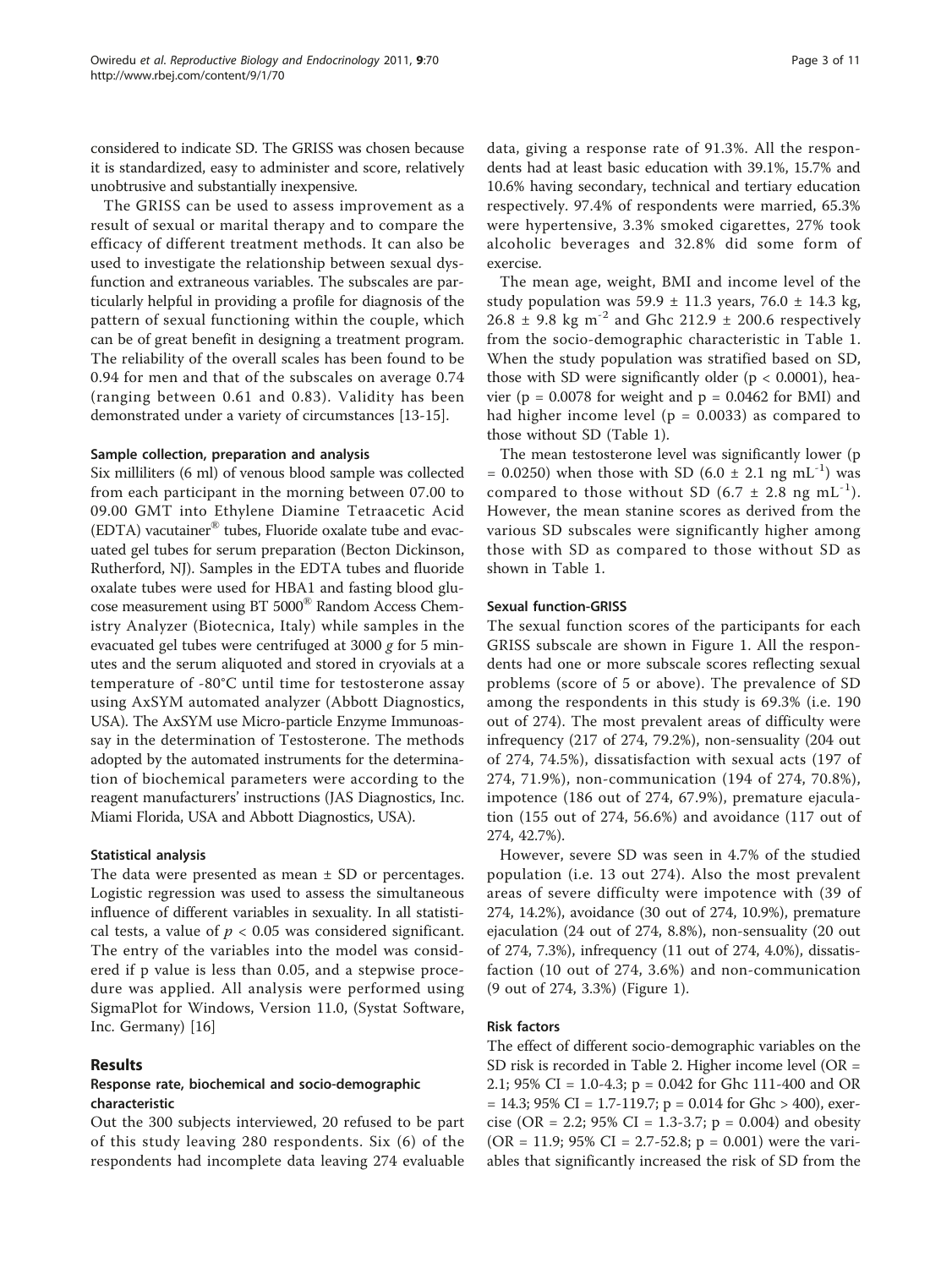| <b>Variables</b>                                 | <b>Total</b>      | <b>NSD</b>       | <b>SD</b>         | P value  |  |  |
|--------------------------------------------------|-------------------|------------------|-------------------|----------|--|--|
| Socio-demographic data                           |                   |                  |                   |          |  |  |
| Age (yrs)                                        | $59.9 \pm 11.3$   | $57.2 \pm 11.6$  | $66.1 \pm 7.5$    | < 0.0001 |  |  |
| Weight (kg)                                      | $76.0 \pm 14.3$   | $72.6 \pm 10.3$  | $77.6 \pm 15.5$   | 0.0078   |  |  |
| Height (m)                                       | $1.7 \pm 8.2$     | $1.7 \pm 7.1$    | $1.7 \pm 8.6$     | 0.1840   |  |  |
| BMI (kg $m^{-2}$ )                               | $26.8 \pm 9.8$    | $25.5 \pm 3.0$   | $26.6 \pm 4.5$    | 0.0462   |  |  |
| Income level (Ghc)                               | $212.9 \pm 200.6$ | $159.7 \pm 81.5$ | $236.6 \pm 231.4$ | 0.0033   |  |  |
| Perceived intra-vaginal ejaculatory latency time |                   |                  |                   |          |  |  |
| Adequate (min.)                                  | $8.2 \pm 4.7$     | $7.4 \pm 2.5$    | $8.8 \pm 5.3$     | 0.0275   |  |  |
| Desirable (min.)                                 | $8.5 \pm 4.9$     | $7.7 \pm 2.6$    | $9.1 \pm 5.6$     | 0.0259   |  |  |
| Too short (min.)                                 | $1.6 \pm 1.4$     | $1.3 \pm 0.7$    | $1.7 \pm 1.5$     | 0.0101   |  |  |
| Too long (min.)                                  | $24.2 \pm 10.9$   | $25.5 \pm 8.1$   | $23.7 \pm 11.9$   | 0.2046   |  |  |
| <b>Biochemical data</b>                          |                   |                  |                   |          |  |  |
| FBS (mmol $L^{-1}$ )                             | $9.4 \pm 4.0$     | $9.3 \pm 3.4$    | $9.4 \pm 4.2$     | 0.8317   |  |  |
| Testosterone (ng $mL^{-1}$ )                     | $6.3 \pm 2.5$     | $6.7 \pm 2.8$    | $6.0 \pm 2.1$     | 0.0250   |  |  |
| HBA1c (%)                                        | $8.6 \pm 1.9$     | $8.7 \pm 2.1$    | $8.6 \pm 1.8$     | 0.7354   |  |  |
| Sexual dysfunction subscales                     |                   |                  |                   |          |  |  |
| Impotence                                        | $5.2 \pm 2.0$     | $3.4 \pm 1.6$    | $6.2 \pm 1.4$     | < 0.0001 |  |  |
| Premature ejaculation                            | $4.9 \pm 1.8$     | $3.4 \pm 0.9$    | $5.6 \pm 1.7$     | < 0.0001 |  |  |
| Non-sensuality                                   | $5.1 \pm 1.9$     | $3.3 \pm 1.7$    | $5.8 \pm 1.3$     | < 0.0001 |  |  |
| Avoidance                                        | $4.9 \pm 1.8$     | $4.9 \pm 2.4$    | $4.9 \pm 1.5$     | 0.9507   |  |  |
| Dissatisfaction                                  | $5.0 \pm 1.8$     | $3.5 \pm 1.9$    | $5.7 \pm 1.4$     | < 0.0001 |  |  |
| Non-communication                                | $5.0 \pm 1.9$     | $3.3 \pm 1.6$    | $5.7 \pm 1.5$     | < 0.0001 |  |  |
| Infrequency                                      | $5.2 \pm 1.8$     | $4.9 \pm 1.8$    | $5.3 \pm 1.8$     | 0.0874   |  |  |

<span id="page-3-0"></span>Table 1 General characteristic of the study population stratified by sexual dysfunction

Data are presented as mean ± Std. Dev. Participant without sexual dysfunction (NSD) were compared with those with sexual dysfunction (SD) using unpaired t-test.

univariate analysis. Also, in Table [3,](#page-5-0) those who perceived desirable IELT higher than 13 min. were 10 times more likely to have SD as compared to those who perceived 7 to 13 min. as being "desirable" IELT (OR = 10.1; 95% CI = 1.3-77.9;  $p = 0.026$ ) and those who perceived IELT greater than 2 min. as being too short are also at about 13 times more likely to develop SD as compared to those who

perceived 1 to 2 min. as being too short ( $OR = 13.3$ ; 95%)  $CI = 1.8-99.9; p = 0.012$  (Table [3\)](#page-5-0).

After adjusting for confounding factors which includes age, the risk factors for SD are higher income level, exercise, obesity, perception of desirable IELT greater than 13 min and perception of too short IELT greater than 2 min. (Table [2](#page-4-0) and [3](#page-5-0)).

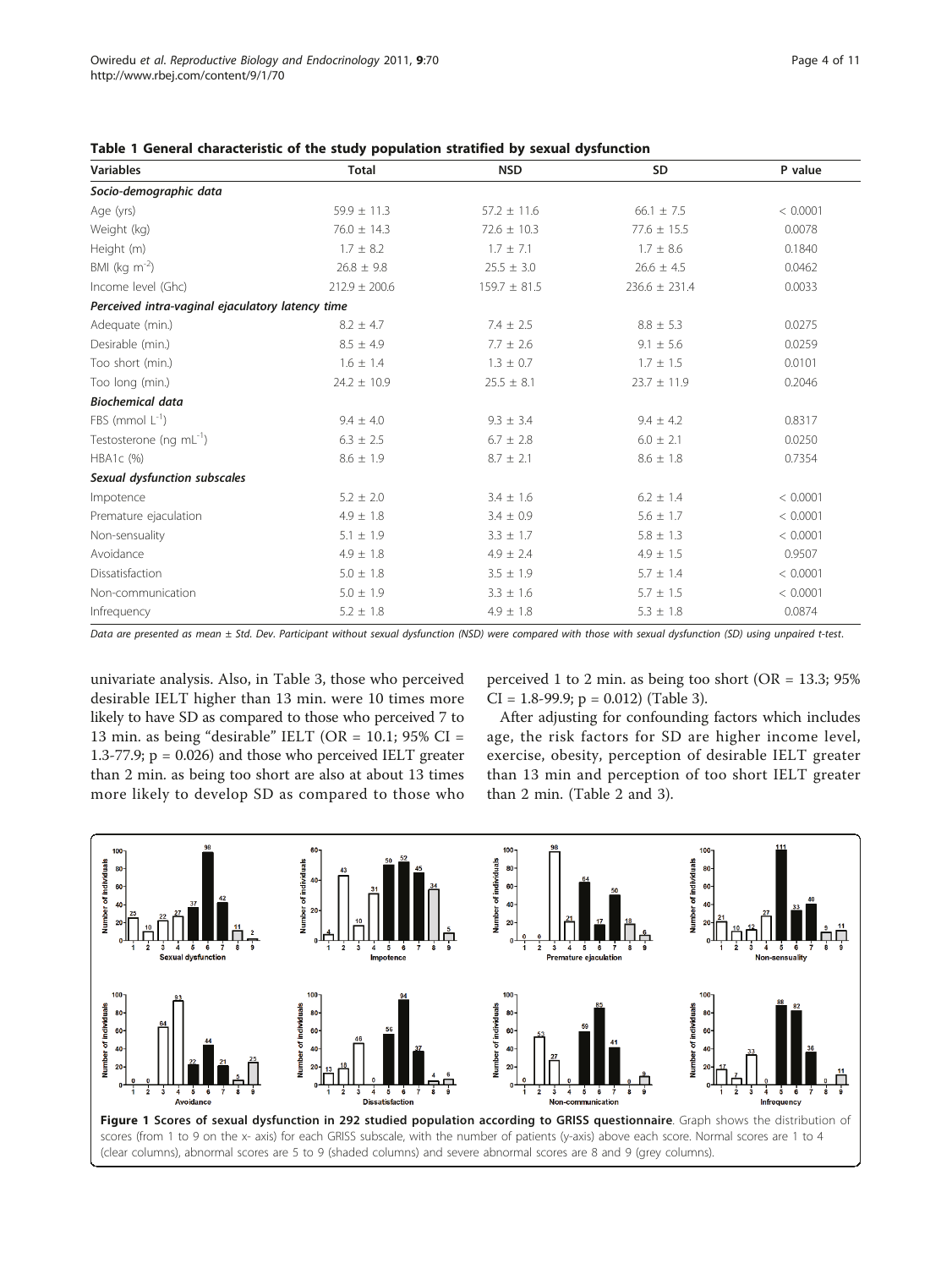| <b>Variables</b>         | $n/N^*$ | Rate of SD (%) | OR(95% CI)          | P value | aOR(95% CI)        | P value |
|--------------------------|---------|----------------|---------------------|---------|--------------------|---------|
| <b>Marital status</b>    |         |                |                     |         |                    |         |
| Married                  | 185/267 | 69.3           | $0.9(0.2 - 4.7)$    | 0.904   | $1.7(0.2 - 15.3)$  | 0.628   |
| Single                   | 5/7     | 71.4           |                     |         |                    |         |
| <b>Educational level</b> |         |                |                     |         |                    |         |
| Basic                    | 68/95   | 71.6           |                     |         |                    |         |
| Secondary                | 71/107  | 66.4           | $0.78(0.43-1.4)$    | 0.424   | $0.5(0.3-1.1)$     | 0.087   |
| Technical                | 27/43   | 62.8           | $0.67(0.31 - 1.45)$ | 0.303   | $0.6(0.3-1.5)$     | 0.283   |
| Tertiary                 | 24/29   | 82.8           | $1.91(0.7 - 5.5)$   | 0.234   | $1.5(0.5-5.1)$     | 0.464   |
| Income level             |         |                |                     |         |                    |         |
| No income                | 4/13    | 30.8           | $2.1(0.5 - 7.7)$    | 0.309   | $2.9(0.7 - 12.5)$  | 0.152   |
| < 111                    | 19/36   | 52.8           |                     |         |                    |         |
| 111-400                  | 146/208 | 70.2           | $2.1(1.0-4.3)$      | 0.042   | $2.1(1.0-4.7)$     | 0.048   |
| >400                     | 16/17   | 94.1           | 14.3(1.7-119.7)     | 0.014   | 21.7(2.4-197.7)    | 0.006   |
| <b>Smoking</b>           |         |                |                     |         |                    |         |
| Yes                      | 7/9     | 77.8           | $1.6(0.3 - 7.7)$    | 0.580   | $1.4(0.2 - 9.0)$   | 0.707   |
| No                       | 183/265 | 69.1           |                     |         |                    |         |
| Alcohol                  |         |                |                     |         |                    |         |
| Yes                      | 48/74   | 64.9           | $0.8(0.4-1.3)$      | 0.329   | $0.9(0.5-1.7)$     | 0.774   |
| No                       | 142/200 | 71.0           |                     |         |                    |         |
| Exercise                 |         |                |                     |         |                    |         |
| No                       | 54/93   | 58.1           |                     |         |                    |         |
| Yes                      | 136/181 | 75.1           | $2.2(1.3-3.7)$      | 0.004   | $2.0(1.1 - 3.6)$   | 0.023   |
| <b>Body weight</b>       |         |                |                     |         |                    |         |
| Underweight              | 12/15   | 80.0           | $2.3(0.6 - 8.9)$    | 0.220   | $2.3(0.6-9.4)$     | 0.249   |
| Normal                   | 50/79   | 63.3           |                     |         |                    |         |
| Overweight               | 87/137  | 63.5           | $1.0(0.6 - 1.8)$    | 0.975   | $0.7(0.4-1.3)$     | 0.240   |
| Obese                    | 41/43   | 95.3           | $11.9(2.7 - 52.8)$  | 0.001   | $10.4(2.3 - 47.6)$ | 0.003   |

<span id="page-4-0"></span>Table 2 Rate of sexual dysfunction according to socio-demographic risk factors

\*Number of subjects with SD/number of subjects in each category.

#### Perception of IELT

The questions of primary interest in the measurement of perceived IELT involved respondent's definitions of "adequate" and "desirable" IELTs. The mean  $\pm$  SD for these variables were, respectively, 8.2  $\pm$  4.7 and 8.5  $\pm$  4.9 minutes, with interquartile ranges (IQRs), respectively, of 5.0 to 10.0 (median = 7.0) and 5.0 to 10.0 (median = 8.0) minutes. (The IQR represents the responses of the middle 50% of respondents, the range from the  $25<sup>th</sup>$  percentile to the 75th percentile of responses). The respondents were also asked the definitions for IELTs that were "too short" or "too long". The mean ± SD for these were, respectively,  $1.6 \pm 1.4$  and  $24.2 \pm 10.9$  minutes; IQRs for these variables were, respectively, 1.0 to 2.0 (median = 1.0) and 15.0 to 30.0 (median = 30.0) minutes (Table [1\)](#page-3-0). However, when the perceived IELT were classified based on SD, those with SD significantly perceived higher time as being "adequate"  $(8.8 \pm 5.3)$ min.), "desirable" (9.1  $\pm$  5.6 min.) and "too short" (1.7  $\pm$ 1.5 min.) as compared to those without SD (7.4  $\pm$  2.5, 7.7  $\pm$  2.6 and 1.3  $\pm$  0.7 for "adequate", "desirable" and "too short" respectively) (Table [1](#page-3-0)).

Overall, about half of the studied population perceived "adequate" and "desirable" IELT to last for 3-7 and 7-13 minutes respectively, while about 80% and 90% perceived "too short" and "too long" IELT to last 1-2 and 10-30 minutes respectively. About 47%, 8%, 10% and 5% perceived "adequate", "desirable", "too short" and "too long" IELT to last more than 7, 13, 2 and 30 minutes respectively (Table [4\)](#page-6-0). When the perception was stratified based on sexual function, higher proportion of those with SD think that more than 13 minutes, 2 minutes and more than 30 minutes as being desirable (10.5%), too short (13.7%) and too long (6.8%) IELT respectively compared to 1.2% each for desirable, too short and too long among those without SD. Conversely, significantly lower proportion of those with SD perceived too short and too long IELT to last 1-2 minutes and 10-30 minutes respectively (Table [4\)](#page-6-0).

#### Relationships between variables

Age generally associate positively with SD as well as its subscales. For the purpose of interpretation, Cohen [[17](#page-9-0)] considered  $0.10 < r < 0.30$  as small,  $0.30 < r < 0.50$ as medium and r >0.50 as large. SD increase with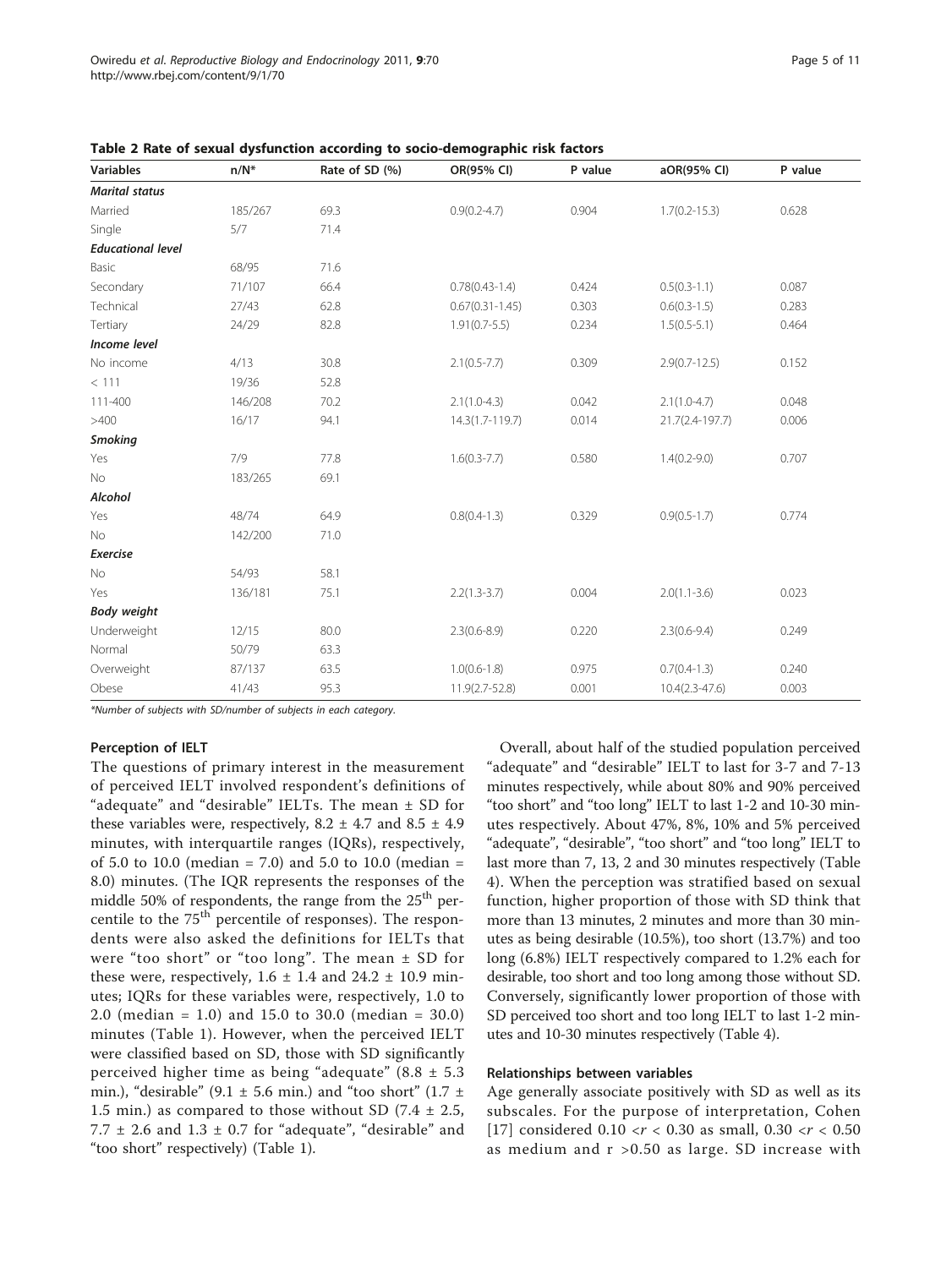| <b>Variables</b>    | $n/N^*$ | Rate of SD (%) | OR(95% CI)         | P value | aOR(95% CI)       | P value |
|---------------------|---------|----------------|--------------------|---------|-------------------|---------|
| Adequate            |         |                |                    |         |                   |         |
| Low                 | 1/1     | 100            | <b>NA</b>          |         | <b>NA</b>         |         |
| Normal              | 100/144 | 69.4           |                    |         |                   |         |
| High                | 89/129  | 69.0           | $1.0(0.6-1.6)$     | 1.000   | $0.4(0.2 - 1.2)$  | 0.121   |
| <b>Desirable</b>    |         |                |                    |         |                   |         |
| Low                 | 85/125  | 68.0           | $1.1(0.6-1.8)$     | 0.787   | $1.4(0.8-2.5)$    | 0.296   |
| Normal              | 85/128  | 66.4           |                    |         |                   |         |
| High                | 20/21   | 95.2           | $10.1(1.3 - 77.9)$ | 0.026   | $4.1(1.1 - 41.3)$ | 0.038   |
| Too short           |         |                |                    |         |                   |         |
| Low                 | 25/37   | 67.6           | $1.1(0.5-2.2)$     | 0.870   | $1.1(0.4-2.5)$    | 0.893   |
| Normal              | 139/210 | 66.2           |                    |         |                   |         |
| High                | 26/27   | 96.3           | 13.3(1.8-99.9)     | 0.012   | $8.2(1.0 - 74.1)$ | 0.040   |
| Too long            |         |                |                    |         |                   |         |
| Low                 | 3/3     | 100.0          | <b>NA</b>          |         | <b>NA</b>         |         |
| Normal              | 174/257 | 67.7           |                    |         |                   |         |
| High                | 13/14   | 92.9           | $6.2(0.8-48.2)$    | 0.081   | $2.3(0.2 - 26.7)$ | 0.500   |
| <b>Testosterone</b> |         |                |                    |         |                   |         |
| Low                 | 6/12    | 50.0           | $0.4(0.1-1.3)$     | 0.122   | $0.3(0.1-1.2)$    | 0.077   |
| Normal              | 161/225 | 71.6           |                    |         |                   |         |
| High                | 23/37   | 62.2           | $0.7(0.3-1.3)$     | 0.249   | $0.9(0.4 - 2.0)$  | 0.775   |
| HBA1c               |         |                |                    |         |                   |         |
| Normal              | 17/27   | 63.0           |                    |         |                   |         |
| High                | 173/247 | 70.0           | $1.4(0.6-3.1)$     | 0.450   | $1.0(0.4-2.6)$    | 0.947   |

<span id="page-5-0"></span>Table 3 Rate of sexual dysfunction according to perceived intra-vaginal ejaculatory latency time, testosterone and glycated haemoglobin

\*Number of subjects with SD/number of subjects in each category.

increase income level, greater perception of desirable and too short IELT. The degree of impotency also increase with increase income level, increase exercise level, increased perception of adequate, desirable, too short IELT and decreased testosterone level. Premature ejaculation is directly linked with increased exercise and higher perception of too short IELT in this study (Table [5\)](#page-6-0). Non-sensuality correlate positively with income level, desirable and too short IELT whilst avoidance is positively associated with smoking and FBS but negatively with higher perception of "adequate", "desirable" and "too long" IELT. The lower the levels of sexual satisfaction from this study the higher the perception of "adequate", "desirable" and "too short" IELT. Non-communication is positively linked with income levels and higher perceptions of what was "adequate" IELT (Table [5](#page-6-0)).

Generally, SD is linked positively with all the subscales. The subscales are also related positively with each other except for a negative association between premature ejaculation and avoidance as well as between avoidance and non-communication (Table [6](#page-7-0)).

As shown in Table [7,](#page-7-0) testosterone correlates negatively with HBA1c, FBS, perceived desirable, too short IELT, and weight as well as waist circumference. Glycated haemoglobin correlates positively with perceived adequate, desirable, too long IELT and FBS. The older the study participant, the lower the income level, exercise level, perceived adequate, desirable IELT and FBS but the higher the WC. Those with higher educational level had higher income level, smoked less cigarette and perceived less time as being too short IELT. Cigarette also correlates positively with alcohol consumption. The perception of IELT as well as markers of obesity correlates positively with each other with a small to a large size effect (Table [7](#page-7-0)).

### **Discussion**

According to the World Health Organization, SD is defined as "the various ways in which an individual is unable to participate in a sexual relationship as he or she would wish". Diabetes mellitus could lead to multiple medical [[1\]](#page-9-0), psychological [[2\]](#page-9-0), and sexual [[3](#page-9-0)] dysfunctions. Reduced sexual function is a well-documented complication of diabetes. Previous reports have shown that diabetic men are at increased risk for SD at an earlier age [[7,8](#page-9-0),[18,19](#page-9-0)], with an incidence ranging from 20% to 85% [[18](#page-9-0),[20](#page-9-0),[21](#page-9-0)]. Most of the risk factors for SD (such as vascular disease, hypertension, peripheral neuropathy and obesity) overlap with many of the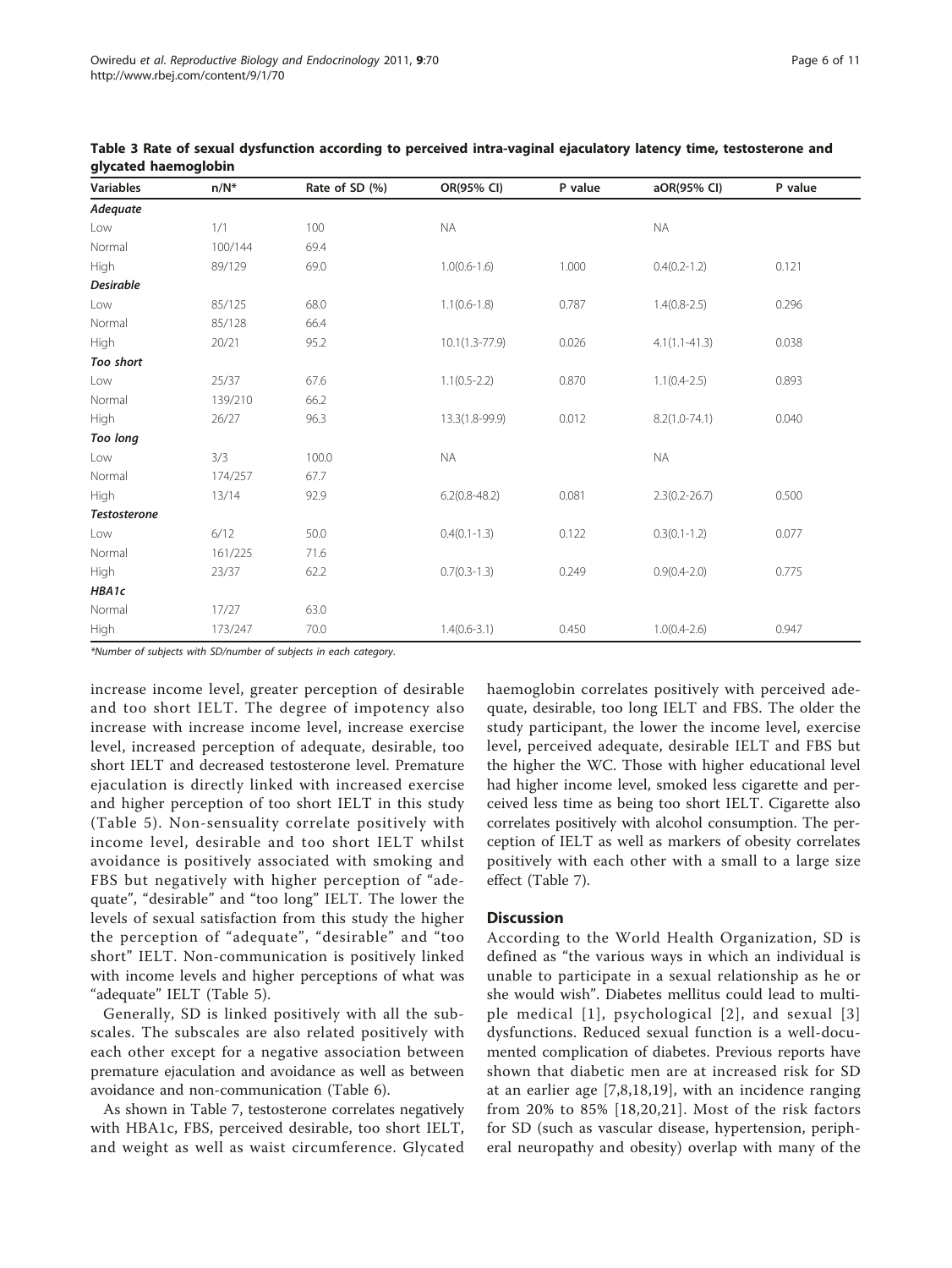| haemoglobin stratified by sexual dysfunction |                             |                          |                   |         |  |  |  |  |  |  |  |
|----------------------------------------------|-----------------------------|--------------------------|-------------------|---------|--|--|--|--|--|--|--|
| <b>Variables</b>                             | <b>Total</b><br>$(n = 274)$ | <b>NSD</b><br>$(n = 84)$ | SD<br>$(n = 190)$ | P value |  |  |  |  |  |  |  |
| Adequate (3-7)                               |                             |                          |                   |         |  |  |  |  |  |  |  |
| Low                                          | $1(0.4\%)$                  | $O(0.0\%)$               | $1(0.5\%)$        | 0.5053  |  |  |  |  |  |  |  |
| Normal                                       | 144(52.6%)                  | 44(52.4%)                | 100(52.6%)        | 0.9694  |  |  |  |  |  |  |  |
| High                                         | 129(47.1%)                  | 40(47.6%)                | 89(46.8%)         | 0.9054  |  |  |  |  |  |  |  |
| Desirable (7-13)                             |                             |                          |                   |         |  |  |  |  |  |  |  |
| l ow                                         | 125(45.6%)                  | 40(47.6%)                | 85(44.7%)         | 0.6587  |  |  |  |  |  |  |  |
| Normal                                       | 128(46.7%)                  | 43(47.1%)                | 85(44.7%)         | 0.3235  |  |  |  |  |  |  |  |
| High                                         | 21(7.7%)                    | $1(1.2\%)$               | 20(10.5%)         | 0.0074  |  |  |  |  |  |  |  |
| Too short (1-2)                              |                             |                          |                   |         |  |  |  |  |  |  |  |
| Low                                          | 37(13.5%)                   | 12(14.3%)                | 25(13.2%)         | 0.8012  |  |  |  |  |  |  |  |
| Normal                                       | 210(76.6%)                  | 71(84.5%)                | 139(73.2%)        | 0.0403  |  |  |  |  |  |  |  |
| High                                         | 27(9.9%)                    | $1(1.2\%)$               | 26(13.7%)         | 0.0014  |  |  |  |  |  |  |  |
| Too long (10-30)                             |                             |                          |                   |         |  |  |  |  |  |  |  |
| l ow                                         | $3(1.1\%)$                  | $O(0.0\%)$               | $3(1.6\%)$        | 0.2469  |  |  |  |  |  |  |  |
| Normal                                       | 257(93.8%)                  | 83(98.8%)                | 174(91.6%)        | 0.0222  |  |  |  |  |  |  |  |
| High                                         | 14(5.1%)                    | $1(1.2\%)$               | 13(6.8%)          | 0.0501  |  |  |  |  |  |  |  |
| Testosterone (2.25-9.72)                     |                             |                          |                   |         |  |  |  |  |  |  |  |
| Low                                          | 12(4.4%)                    | $6(7.1\%)$               | $6(5.1\%)$        | 0.1372  |  |  |  |  |  |  |  |
| Normal                                       | 230(83%)                    | 66(78.6)                 | 164(86.3)         | 0.1074  |  |  |  |  |  |  |  |
| High                                         | 32(11.7%)                   | 12(14.3%)                | 20(10.5%)         | 0.3717  |  |  |  |  |  |  |  |
| HBA1c (3-6)                                  |                             |                          |                   |         |  |  |  |  |  |  |  |
| Low                                          | $O(0.0\%)$                  | $O(0.0\%)$               | $0(0.0\%)$        | NA.     |  |  |  |  |  |  |  |
| Normal                                       | 27(9.9%)                    | 10(11.9%)                | 17(8.9%)          | 0.4489  |  |  |  |  |  |  |  |
| High                                         | 247(90.1%)                  | 74(88.1%)                | 173(91.1%)        | 0.4489  |  |  |  |  |  |  |  |

<span id="page-6-0"></span>Table 4 Prevalence of abnormal perception of intravaginal ejaculatory latency, testosterone and glycated

comorbidities linked with diabetes with prevalence and severity being more common in people with diabetes than in the general population [[22\]](#page-9-0).

Page 7 of 11

The 69.3% rate of SD observed among this cohort of diabetic men was higher than the 66% reported among the general Ghanaian male population [[9](#page-9-0)], 59.8% reported among Ghanaian men with various medical conditions [[10\]](#page-9-0) and the 59.2% reported among men in a marriage relationship [\[11\]](#page-9-0). However, this figure (69.3%) is in agreement with the 70.0% reported among selfreported diabetic subjects [[10](#page-9-0)]. The agreement between the SD rate among self-reported and the clinically diagnosed diabetics in this study is reasonable since it can be assumed that subjects who reported that they were 'diabetic' did so on the basis of medical diagnosis. In all these studies, SD rate increased with age. High rate of SD among diabetic subjects could be due to the fact that, as part of the complications associated with diabetes, there is damage to small arteries and arterioles which could impair endothelium-dependent relaxation of penile smooth muscle thus preventing optimal blood flow to and from the penis, and maintenance of an erection [[22,](#page-9-0)[23\]](#page-10-0). Further research will however be required in Ghana to determine the prevalence rate of SD among type 1 and 2 diabetics and whether there are any differences in their association with SD.

In contrast, the 69.3% is higher than the 37% reported among Hong Kong diabetic men [[19\]](#page-9-0) and the 63.6% reported among Chinese diabetic men [[24\]](#page-10-0) but agrees with the 20% to 85% incidence rate for diabetic subjects [[18,20,21](#page-9-0)] reported in other studies. This wide variation in the incidence of SD could be due in part to the definition used for SD, the period of data retrieval, the population surveyed, the setting in which the patients were studied, the manner in which the participants were questioned, the number and selection of participants, cultural background, socioeconomic level, quality of

Table 5 Partial correlation between sexual dysfunction parameters and socio-demographic data, perceived intravaginal ejaculation latency time, as well as biochemical data

| <b>Variables</b> | <b>SD</b> | <b>IMP</b> | PE        | <b>NS</b> | AV         | <b>DIS</b> | <b>NC</b> | <b>INF</b> |
|------------------|-----------|------------|-----------|-----------|------------|------------|-----------|------------|
| Age              | $0.39***$ | $0.31***$  | $0.33***$ | $0.39***$ | $0.15***$  | $0.24***$  | $0.21***$ | 0.06       |
| Education        | $-0.04$   | 0.10       | $-0.07$   | $-0.09$   | $-0.07$    | 0.05       | 0.05      | 0.00       |
| Income level     | $0.20**$  | $0.21***$  | 0.10      | $0.15*$   | $-0.02$    | 0.05       | $0.13*$   | 0.03       |
| Smoking          | 0.04      | $-0.09$    | 0.04      | 0.00      | $0.15*$    | $-0.01$    | $-0.02$   | 0.10       |
| Alcohol          | $-0.03$   | $-0.03$    | $-0.09$   | 0.00      | 0.09       | 0.02       | $-0.05$   | 0.03       |
| Exercise         | 0.08      | $0.12***$  | $0.13*$   | 0.06      | $-0.08$    | 0.02       | $-0.03$   | $-0.06$    |
| Adequate         | 0.10      | $0.15***$  | 0.03      | 0.07      | $-0.13*$   | $0.16***$  | $0.15*$   | $-0.07$    |
| Desirable        | $0.13*$   | $0.19***$  | 0.08      | $0.13*$   | $-0.15*$   | $0.15***$  | 0.03      | $-0.10$    |
| Too short        | $0.16***$ | $0.17***$  | $0.13*$   | $0.16***$ | $-0.11$    | $0.20**$   | 0.02      | $-0.07$    |
| Too long         | $-0.09$   | 0.00       | $-0.08$   | 0.00      | $-0.19***$ | $-0.06$    | 0.02      | $-0.09$    |
| <b>BMI</b>       | 0.01      | 0.07       | $-0.04$   | $-0.07$   | 0.02       | $-0.09$    | $-0.01$   | 0.02       |
| FBS              | 0.06      | 0.05       | 0.04      | 0.04      | $0.16***$  | $-0.07$    | 0.00      | 0.09       |
| Testosterone     | 0.05      | $-0.14*$   | 0.01      | 0.09      | $-0.03$    | 0.06       | 0.09      | 0.00       |
| HBA1c            | 0.00      | 0.06       | $-0.04$   | $-0.06$   | 0.07       | 0.06       | 0.04      | 0.05       |

\*Correlation is significant at the 0.05 level (2-tailed), \*\*Correlation is significant at the 0.01 level (2-tailed), \*\*\*Correlation is significant at the 0.001 level (2-tailed). Boldface r = Pearson product moment correlation coefficient with a medium size (0.30  $\leq$  r $\geq$  = 0.50) effect.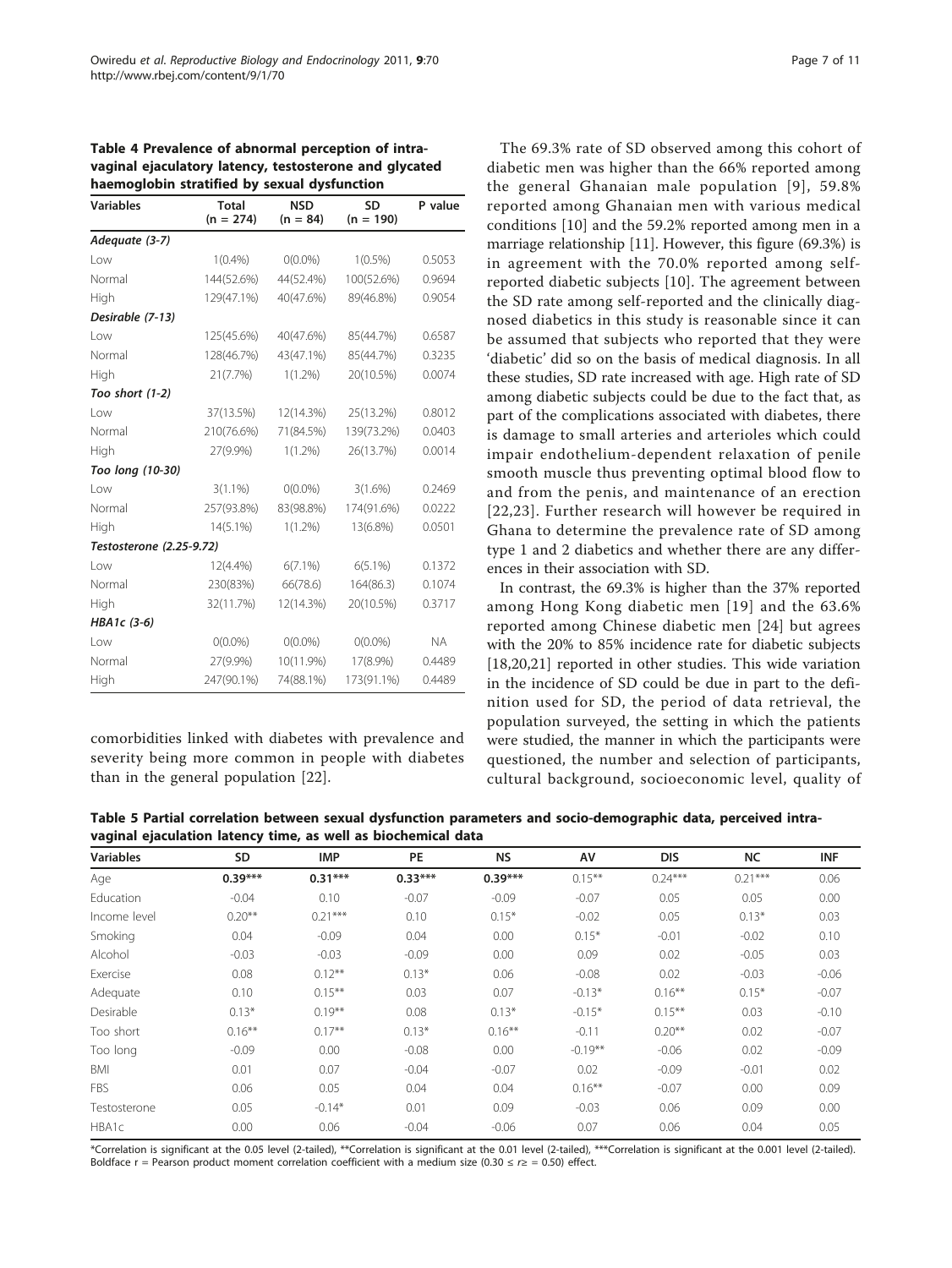| <b>Variables</b>           | <b>IMP</b> | <b>PE</b> | <b>NS</b> | AV         | <b>DIS</b> | <b>NC</b> | <b>INF</b> |
|----------------------------|------------|-----------|-----------|------------|------------|-----------|------------|
| Sexual dysfunction         | $0.76***$  | $0.69***$ | $0.74***$ | $0.14*$    | $0.63***$  | $0.62***$ | $0.16***$  |
| Impotence (IMP)            |            | $0.46***$ | $0.54***$ | $-0.04$    | $0.49***$  | $0.39***$ | $-0.01$    |
| Premature ejaculation (PE) |            |           | $0.54***$ | $-0.18***$ | $0.38***$  | $0.37***$ | $-0.06$    |
| Non-sensuality (NS)        |            |           |           | $-0.09$    | $0.44***$  | $0.47***$ | $-0.10$    |
| Avoidance (AV)             |            |           |           |            | $-0.02$    | $-0.13*$  | $0.25***$  |
| Dissatisfaction (DIS)      |            |           |           |            |            | $0.39***$ | 0.02       |
| Non-communication (NC)     |            |           |           |            |            |           | 0.01       |

<span id="page-7-0"></span>Table 6 Pearson Product Moment Correlation Coefficient between sexual dysfunction including the 7 subscales of the GRISS

\*Correlation is significant at the 0.05 level (2-tailed), \*\*Correlation is significant at the 0.01 level (2-tailed), \*\*\*Correlation is significant at the 0.001 level (2-tailed). Boldface r = Pearson product moment correlation coefficient with a medium size (0.30  $\leq$  = r  $\geq$  = 0.50) effect: boldface and underline r = Pearson product moment correlation coefficient with a large size  $(r > 0.50)$  effect, INF = Infrequency.

psychosexual relationships and income. Apart from these, the degree to which a medical condition and perceptual differences would affect SD is not known.

The observed higher perception of what is "adequate", "desirable" and "too short" IELT among those with SD from this study coupled with the positive association of perceived IELT with SD, impotence, premature ejaculation and dissatisfaction means that these groups of diabetic men are unable to satisfy their sexual needs probably due to their perception of IELT. The innate standards as well as belief of an individual as modified by the type of formal and informal education received from the society, including pornographic movies could

affect the quality of life and leads to distress and displeasure. Since stereotype and not reality is the main determinant of expectation [[25](#page-10-0)], dissatisfaction due to wrong perception may ultimately lead to the purchase of performance enhancing medication even when such an individual does not actually need it, as observed currently among Ghanaian men (Amidu, personal observation). Care should be taken not to diagnose these groups of men as having PE. Recently, men who are not satisfied with their IELT while having a normal or even long IELT duration, have been classified as Prematurelike Ejaculatory Dysfunction [\[26](#page-10-0)]. According to Waldinger et al., this PE subtype has a clearly different

Table 7 Pearson Product Moment Correlation Coefficient between biochemical, socio-demographic and perceived IELT variables

| <b>Variables</b>               | HBA1c Age |         | Edu     | Income     | Smk        | Alc     | Exr      | Adeq.     | Des.       | TS        | TL        | WT         | BMI     | WC        | <b>WHR</b> | <b>FBS</b> |
|--------------------------------|-----------|---------|---------|------------|------------|---------|----------|-----------|------------|-----------|-----------|------------|---------|-----------|------------|------------|
| Testosterone                   | $-0.12*$  | $-0.07$ | $-0.08$ | $-0.02$    | $-0.09$    | $-0.07$ | $-0.09$  | $-0.11$   | $-0.12*$   | $-0.16*$  | $-0.06$   | $-0.23***$ | 0.02    | $-0.14*$  | $-0.05$    | $-0.12*$   |
| HBA1c                          |           | $-0.07$ | $-0.02$ | $-0.07$    | $-0.04$    | $-0.06$ | $-0.10$  | $0.18***$ | $0.13*$    | $-0.01$   | $0.17***$ | $-0.03$    | 0.03    | $-0.04$   | 0.02       | $0.31***$  |
| Age                            |           |         | 0.02    | $-0.16***$ | 0.06       | $-0.06$ | $-0.14*$ | $-0.15*$  | $-0.21***$ | $-0.11$   | $-0.09$   | $-0.10$    | 0.06    | $0.14*$   | 0.02       | $-0.21***$ |
| Education (Edu)                |           |         |         | $0.24***$  | $-0.16***$ | $-0.03$ | 0.07     | $-0.05$   | $-0.09$    | $-0.17**$ | $-0.04$   | 0.07       | 0.03    | 0.08      | $-0.02$    | 0.02       |
| Income                         |           |         |         |            | 0.05       | $-0.07$ | 0.02     | $-0.02$   | $-0.01$    | 0.00      | $-0.07$   | 0.04       | 0.00    | $-0.01$   | $-0.03$    | $-0.02$    |
| Smoking (Smk)                  |           |         |         |            |            | $0.14*$ | $-0.04$  | $-0.05$   | $-0.05$    | $-0.04$   | $-0.08$   | $-0.04$    | $-0.01$ | $-0.04$   | $-0.01$    | 0.02       |
| Alcohol (Alc)                  |           |         |         |            |            |         | 0.00     | 0.09      | 0.04       | 0.00      | 0.03      | $-0.03$    | 0.03    | $-0.09$   | $-0.05$    | 0.03       |
| Exercise (Exr)                 |           |         |         |            |            |         |          | $-0.10$   | $-0.03$    | $-0.02$   | $-0.10$   | $0.18***$  | $-0.01$ | 0.02      | 0.00       | $-0.20***$ |
| Adequate<br>(Adeg.)            |           |         |         |            |            |         |          |           | $0.83***$  | $0.63***$ | $0.60***$ | $0.15*$    | 0.02    | 0.06      | $-0.05$    | 0.03       |
| Desirable (Des.)               |           |         |         |            |            |         |          |           |            | $0.73***$ | $0.66***$ | $0.21***$  | 0.04    | 0.07      | $-0.04$    | $-0.02$    |
| Too short (TS)                 |           |         |         |            |            |         |          |           |            |           | $0.34***$ | $0.16*$    | 0.05    | 0.09      | $-0.05$    | $-0.09$    |
| Too long (TL)                  |           |         |         |            |            |         |          |           |            |           |           | 0.12       | 0.06    | 0.03      | 0.00       | $-0.05$    |
| Weight (WT)                    |           |         |         |            |            |         |          |           |            |           |           |            | $0.15*$ | $0.42***$ | $-0.01$    | $-0.17**$  |
| Body mass<br>index (BMI)       |           |         |         |            |            |         |          |           |            |           |           |            |         | $0.43***$ | $-0.01$    | $-0.08$    |
| Waist<br>circumference<br>(WC) |           |         |         |            |            |         |          |           |            |           |           |            |         |           | 0.01       | $-0.09$    |
| Waist to Hip<br>Ratio (WHR)    |           |         |         |            |            |         |          |           |            |           |           |            |         |           |            | 0.02       |

\*Correlation is significant at the 0.05 level (2-tailed), \*\*Correlation is significant at the 0.01 level (2-tailed), \*\*\*Correlation is significant at the 0.001 level (2-tailed). Boldface r = Pearson product moment correlation coefficient with a medium size (0.30  $\leq$  = r  $\geq$  = 0.50) effect: boldface and underline r = Pearson product moment correlation coefficient with a large size ( $r > 0.50$ ) effect, FBS = Fasting Blood Sugar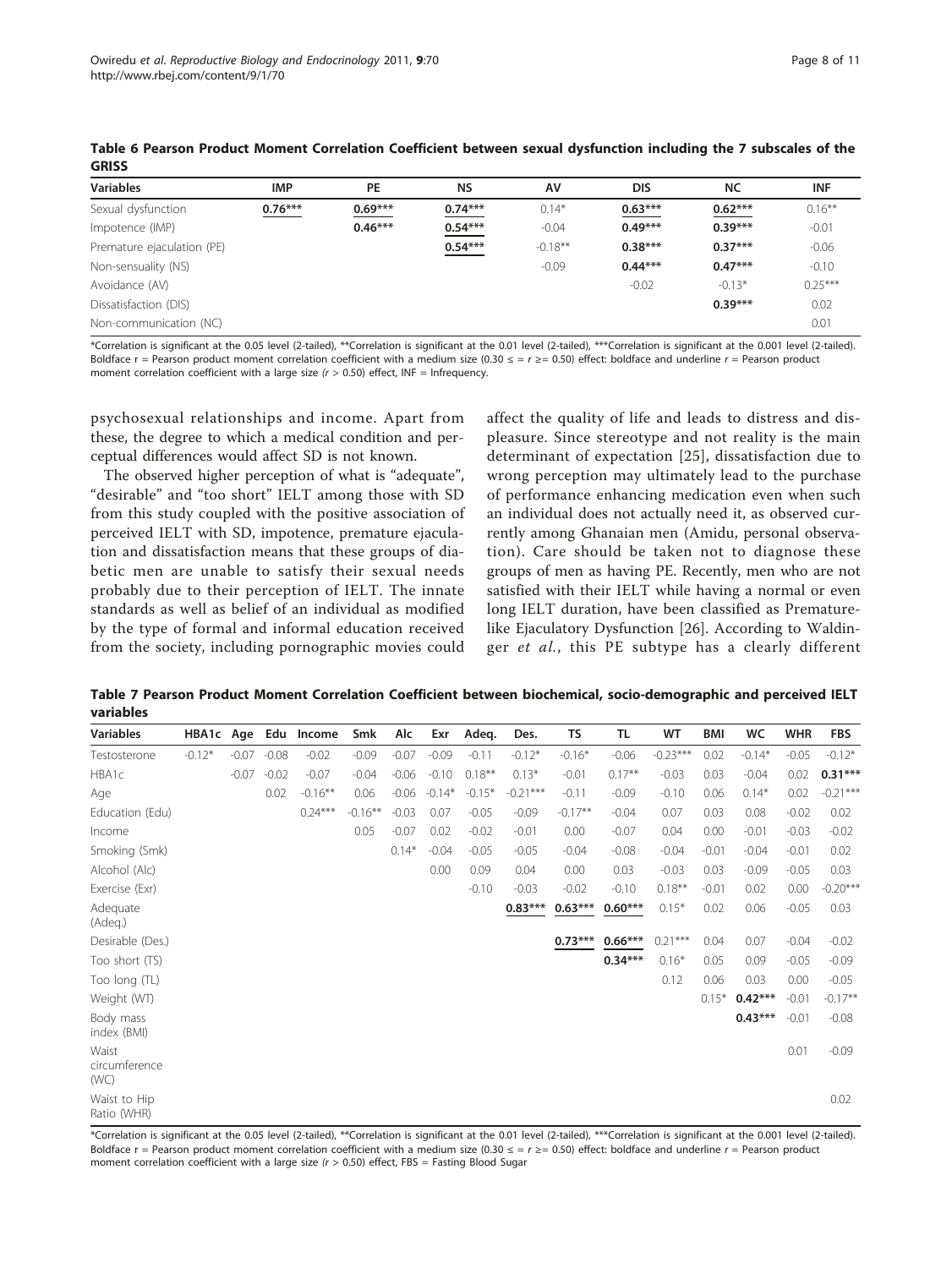aetiology and pathogenesis than lifelong PE or acquired PE [\[27](#page-10-0)]. These Ghanaian cohorts of men are most likely the group of men who have Premature-like Ejaculatory Dysfunction.

The intersection between perceived "adequate" (5.0 to 10.0 minutes) and "desirable" (5.0 to 10.0 minutes) IELT means that an IELT of 5 to 10 minutes is perceived by respondents as normal. From this study, there is positive association between the perceived "too short" IELT and PE. For those who are dissatisfied with their ejaculation time, it may be erroneously classified as premature ejaculation, when their actual ejaculation time is less than their desirable IELT or the IELT that is generally considered as adequate in this population. The significant direct effect of perceived IELT with the level of dissatisfaction with sexual intercourse is in agreement in part with the finding of Patrick et al., [[28\]](#page-10-0) who reported that, IELT has a significant direct effect on perceived control over ejaculation, but not a significant direct effect on ejaculation-related personal distress or satisfaction with sexual intercourse [[28\]](#page-10-0). Self-estimated IELT is normally adequate for assessing PE in everyday clinical practice despite the fact that self-estimated and stopwatch-measured IELT are interchangeable and correctly assigned PE status with 80% sensitivity and 80% specificity [\[29](#page-10-0)].

The higher perception of "desirable" and "too short" IELT being a predictor of SD could account for the high rate of SD amongst subjects with higher expectations, thus further education and sensitization is needed to educate people on what adequate and too short IELT entails. This will go a long way to ease expectations, restore confidence and eventually eliminate inadequacy and gradually restore sexual function to normalcy. The boom of advertisement of sex enhancing drugs in the media does not help the situation and people are made to feel that sexual longevity is necessary to satisfy their partners and thus establishing a vicious cycle of inadequacy, lower perceptions of performance and eventually SD.

Several studies have demonstrated SD in diabetic populations, but the nature of the sexual complaints among this group is limited mainly to erectile dysfunction. As indicated by the GRISS, it appears that SD in this study is mainly related to infrequency (79.2%), nonsensuality (74.5%), dissatisfaction with sexual acts (71.9%), non-communication (70.8%) and impotence (67.9%). Other areas of sexual function, including premature ejaculation (56.6%) and avoidance (42.7%) were also substantially affected. However, severe SD was seen in 4.7% of the studied population. Also the most prevalent areas of severe difficulty were impotence with (14.2%), avoidance (10.9%), premature ejaculation (8.8%), non-sensuality (7.3%), infrequency (4.0%), dissatisfaction (3.6%) and non-communication (3.3%).

The reduction in testosterone level among the participants with SD is in agreement with previous reports [[30](#page-10-0)-[33\]](#page-10-0). Testosterone could enhance copulation via increases in dopamine release in the medial preoptic area, perhaps through up-regulation of NO synthesis [[34,35\]](#page-10-0). Androgens have long been implicated in the regulation of sexual behaviour in the human male [[36\]](#page-10-0). Higher testosterone levels could shorten the latency of erection activated by the introduction to sexual material [[37\]](#page-10-0), and testosterone substitution in hypogonadal males rejuvenates sexual interest, decreases latency, and increases frequency and enormity of nocturnal penile tumescence (NPT) [[38\]](#page-10-0). Available data also support the negative association of testosterone with markers of glycaemic control and obesity as shown by this study [[39-43\]](#page-10-0). Increase in visceral, central or abdominal adiposity as measured by WC and possibly weight can lead to endocrinologic imbalances. These have been shown to relate positively with insulin, glucose levels and negatively with testosterone levels [\[39](#page-10-0)]. This study is also in agreement with the assertion that WC should be the preferred anthropometric variables in predicting endogenous testosterone level [[39-43\]](#page-10-0). The mechanism could be due in part to increase in serum leptin level production [[44](#page-10-0)] and/or excess cortisol secretion [[45\]](#page-10-0) which mimic LH/ hCG-stimulated androgen suppressing androgenic hormone formation.

From this study, it seems that higher level of education offer the participants' better job and income level. Participants with SD had higher income levels and were heavier as compared to those without sexual dysfunction. High income and obesity were found to be risk factors for SD from this study. It is not very surprising to find this phenomenon in Africa (at least in Ghana) because the higher class of African societies with higher income levels are known to be the major consumers of junk food, alcohol and in developing stress free lifestyles which are basically sedentary, whilst the poor and low income earners struggle to feed well and are exposed to strenuous activity. Even though obesity was not a significant risk factor for SD in our previous report among the general male populace as well as those with various medical conditions [[9,10](#page-9-0)], it could mean that the impact of obesity on the sexual function of the diabetic patient is different from that observed among non-diabetic subjects. Obesity is associated with a state of chronic oxidative stress and inflammation [[46\]](#page-10-0) leading to the impairment of endothelial function resulting in SD and laying the ground work for atherosclerosis [[47](#page-10-0)]. Since atherosclerosis of the arteries supplying genital tissues greatly affects sexual function, it seems rational to assume that conditions predisposing to atherosclerosis (diabetes, obesity) might impair sexual function.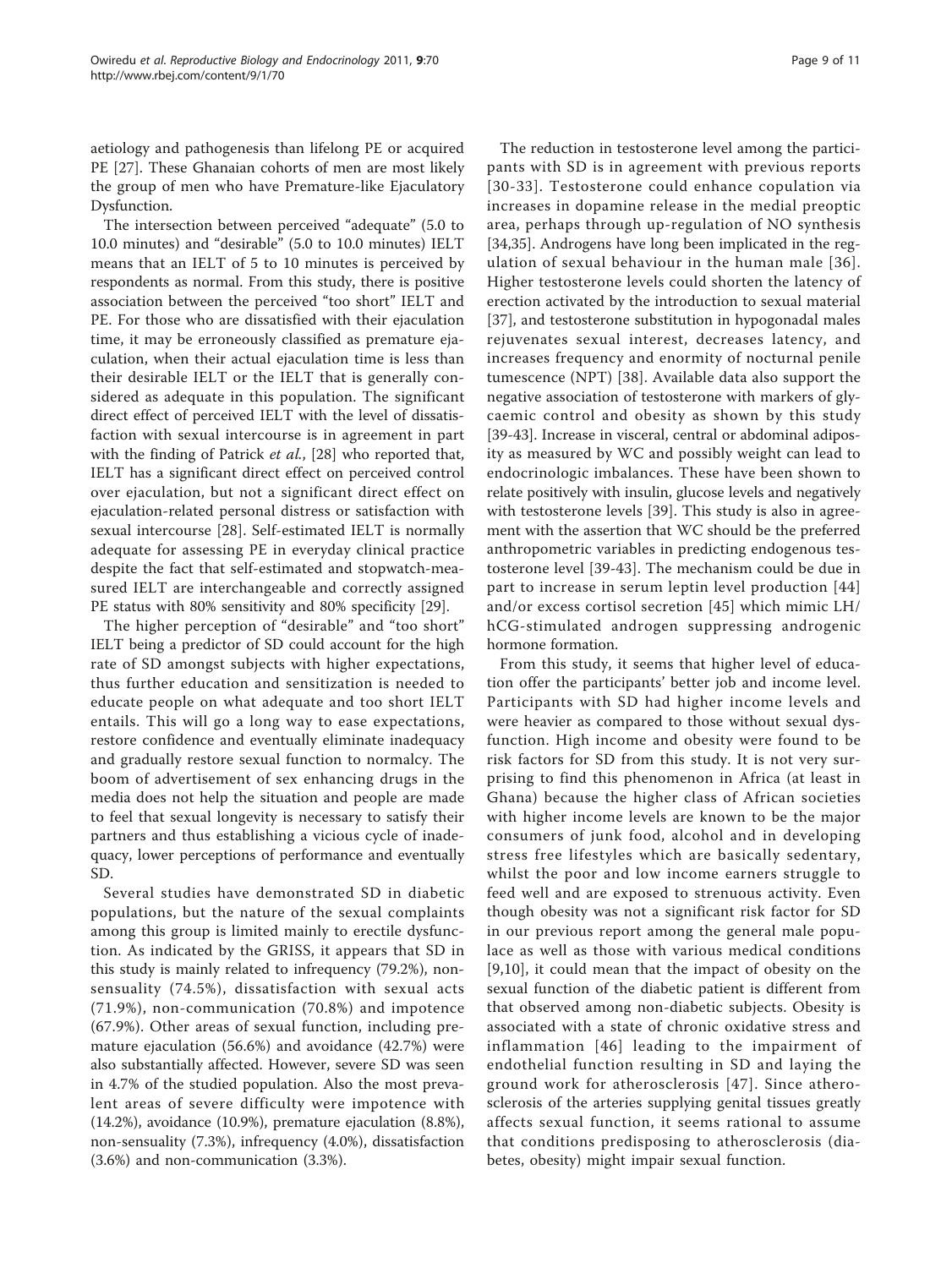<span id="page-9-0"></span>Reported literature indicates a decreased relative risk of developing SD with increased physical activity [[48](#page-10-0),[49\]](#page-10-0). Whether this reduced risk applies to diabetic men is not known. Exercise from this study was a significant risk factor even after adjustment for age, income levels and obesity. This finding is contrary to our previous report among the general male population [9] and among men with various medical conditions [10] where exercise was not a significant risk factor for SD. Reasons for this disparity is not readily known from this study, however, in a follow-up study by Derby et al., [[50\]](#page-10-0), overweight men at baseline were found to be at an increased risk of developing SD regardless of whether they lost weight. Even though exercise is a key aspect of a healthy lifestyle, strenuous physical exercise results in increased oxygen consumption, increased metabolism and increased production of reactive oxygen species which would ultimately lead to oxidative stress [[51](#page-10-0)]. Diabetes has also been thought to be mediated by oxidative stress as the underlying mechanism. Thus as diabetics exercise they confound their oxidative stress levels and this will eventually worsen their health and cause sexual dysfunction. There is therefore the need for further study to define the level of exercise needed by diabetic patients for effective glycaemic control and also to prevent oxidative stress induced SD.

# Conclusion

The prevalence of SD (69.3%) among these diabetic patients is high but similar to that reported among selfreported diabetic patients (70.0%) in Kumasi, Ghana and correlates positively with age, income level and perceived desirable and too short IELT. The determinants of SD from this study are income level, exercise, obesity, higher perception of "desirable" and "too short" IELT. The perceived "adequate", "desirable", "too short" and "too long IELT are 5-10, 5-10, 1-2 and 15-30 minutes respectively. This could impact significantly on the individual's self-esteem and quality of life thereby causing emotional distress leading to relationship problems.

#### Author details

<sup>1</sup>Department of Molecular Medicine, School of Medical Sciences, College of Health Sciences, Kwame Nkrumah University of Science and Technology, Kumasi, Ghana. <sup>2</sup>Department of Medical Laboratory Technology, Faculty of Allied Health Sciences, College of Health Sciences, Kwame Nkrumah University of Science and Technology, Kumasi, Ghana. <sup>3</sup>Tema General Hospital, Tema, Greater Accra Region, Ghana. <sup>4</sup>Department of Surgery, (Urology Unit) Komfo Anokye Teaching Hospital/College of Health Sciences, Kwame Nkrumah University of Science and Technology, Kumasi, Ghana.

### Authors' contributions

NA and WKBAO developed the concept and designed the study. NA, WKBAO, HA, CS and CKG-S administered the questionnaire, assay for FBS, HBA1c and testosterone, analysed and interpreted the data. NA, HA, CS and CKG-S drafted the manuscript. NA, WKBAO, HA, CS and CKG-S revised the

manuscript for intellectual content. All authors read and approved the final manuscript.

#### Competing interests

The authors declare that they have no competing interests.

Received: 23 April 2011 Accepted: 25 May 2011 Published: 25 May 2011

#### References

- 1. DCCT Research Group: [The effect of intensive treatment of diabetes on](http://www.ncbi.nlm.nih.gov/pubmed/8366922?dopt=Abstract) [the development and progression of long-term complications in insulin](http://www.ncbi.nlm.nih.gov/pubmed/8366922?dopt=Abstract)[dependent diabetes mellitus. The Diabetes Control and Complications](http://www.ncbi.nlm.nih.gov/pubmed/8366922?dopt=Abstract) [Trial Research Group.](http://www.ncbi.nlm.nih.gov/pubmed/8366922?dopt=Abstract) N Engl J Med 1993, 329(14):977-986.
- 2. Ryan CM: Psychological factors and diabetes mellitus. In Textbook of Diabetes.. 2 edition. Edited by: Pickup J, Williams G. Oxford, U.K.: Blackwell Science; 1997:1-17.
- 3. Thomas AM, LoPiccolo J: Sexual functioning in persons with diabetes: Issues in research, treatment, and education. Clinical Psychology Review 1994, 14(1):61-86.
- 4. IDF: Diabetes Facts and Figures. International Diabetes Federation (IDF) 2009 [\[http://www.idf.org/Facts\\_and\\_Figures\]](http://www.idf.org/Facts_and_Figures).
- 5. Ayta IA, McKinlay JB, Krane RJ: [The likely worldwide increase in erectile](http://www.ncbi.nlm.nih.gov/pubmed/10444124?dopt=Abstract) [dysfunction between 1995 and 2025 and some possible policy](http://www.ncbi.nlm.nih.gov/pubmed/10444124?dopt=Abstract) [consequences.](http://www.ncbi.nlm.nih.gov/pubmed/10444124?dopt=Abstract) BJU Int 1999, 84(1):50-56.
- 6. Veves A, Webster L, Chen TF, Payne S, Boulton AJM: [Aetiopathogenesis](http://www.ncbi.nlm.nih.gov/pubmed/7712710?dopt=Abstract) [and Management of Impotence in Diabetic Males: Four Years](http://www.ncbi.nlm.nih.gov/pubmed/7712710?dopt=Abstract) [Experience from a Combined Clinic.](http://www.ncbi.nlm.nih.gov/pubmed/7712710?dopt=Abstract) Diabetic Medicine 1995, 12(1):77-82.
- 7. Webster L: [Management of sexual problems in diabetic patients.](http://www.ncbi.nlm.nih.gov/pubmed/7921504?dopt=Abstract) Br J Hosp Med 1994, 51(9):465-468.
- 8. Close CF, Ryder RE: [Impotence in diabetes mellitus.](http://www.ncbi.nlm.nih.gov/pubmed/8536544?dopt=Abstract) Diabetes Metab Rev 1995, 11(3):279-285.
- 9. Amidu N, Owiredu WKBA, Woode E, Addai-Mensah O, Gyasi-Sarpong KC, Alhassan A: [Prevalence of male sexual dysfunction among Ghanaian](http://www.ncbi.nlm.nih.gov/pubmed/20927122?dopt=Abstract) [populace: myth or reality?](http://www.ncbi.nlm.nih.gov/pubmed/20927122?dopt=Abstract) Int J Impot Res 2010, 22(6):337-342.
- 10. Amidu N, Owiredu WKBA, Woode E, Appiah R, Quaye L, Gyasi-Sarpong CK: [Sexual dysfunction among Ghanaian men presenting with various](http://www.ncbi.nlm.nih.gov/pubmed/20942960?dopt=Abstract) [medical conditions.](http://www.ncbi.nlm.nih.gov/pubmed/20942960?dopt=Abstract) Reprod Biol Endocrinol 2010, 8:118.
- 11. Amidu N, Owiredu WKBA, Gyasi-Sarpong CK, Woode E, Quaye L: [Sexual](http://www.ncbi.nlm.nih.gov/pubmed/21366917?dopt=Abstract) [dysfunction among married couples living in Kumasi metropolis, Ghana.](http://www.ncbi.nlm.nih.gov/pubmed/21366917?dopt=Abstract) BMC Urol 2011, 11:3.
- 12. Corty EW, Guardiani JM: [Canadian and American sex therapists](http://www.ncbi.nlm.nih.gov/pubmed/18331255?dopt=Abstract)' [perceptions of normal and abnormal ejaculatory latencies: how long](http://www.ncbi.nlm.nih.gov/pubmed/18331255?dopt=Abstract) [should intercourse last?](http://www.ncbi.nlm.nih.gov/pubmed/18331255?dopt=Abstract) J Sex Med 2008, 5(5):1251-1256.
- 13. Rust J, Golombok S: [The GRISS: a psychometric instrument for the](http://www.ncbi.nlm.nih.gov/pubmed/3718204?dopt=Abstract) [assessment of sexual dysfunction.](http://www.ncbi.nlm.nih.gov/pubmed/3718204?dopt=Abstract) Arch Sex Behav 1986, 15(2):157-165.
- 14. Rust J, Golombok S: the Golombok Rust Inventory of Sexual Satisfaction (GRISS) [manual]. Windsor, England: NFER: Nelson; 1986.
- 15. Rust J, Golombok S: [The Golombok-Rust Inventory of Sexual Satisfaction](http://www.ncbi.nlm.nih.gov/pubmed/3971070?dopt=Abstract) [\(GRISS\).](http://www.ncbi.nlm.nih.gov/pubmed/3971070?dopt=Abstract) Br J Clin Psychol 1985, 24(Pt 1):63-64.
- 16. SigmaPlot for Windows: Version 11.0, (Systat Software, Inc. Germany). [[http://www.systat.com\]](http://www.systat.com).
- 17. Cohen J: Statistical power analysis for the behavioral sciences. New York: New York: Academic Press; 1977.
- 18. Feldman HA, Goldstein I, Hatzichristou DG, Krane RJ, McKinlay JB: [Impotence and its medical and psychosocial correlates: results of the](http://www.ncbi.nlm.nih.gov/pubmed/8254833?dopt=Abstract) [Massachusetts Male Aging Study.](http://www.ncbi.nlm.nih.gov/pubmed/8254833?dopt=Abstract) J Urol 1994, 151(1):54-61.
- 19. Fedele D, Bortolotti A, Coscelli C, Santeusanio F, Chatenoud L, Colli E, Lavezzari M, Landoni M, Parazzini F: [Erectile dysfunction in type 1 and](http://www.ncbi.nlm.nih.gov/pubmed/10869326?dopt=Abstract) [type 2 diabetics in Italy. On behalf of Gruppo Italiano Studio Deficit](http://www.ncbi.nlm.nih.gov/pubmed/10869326?dopt=Abstract) [Erettile nei Diabetici.](http://www.ncbi.nlm.nih.gov/pubmed/10869326?dopt=Abstract) Int J Epidemiol 2000, 29(3):524-531.
- 20. Jones RW, Gingell JC: Review: The vascular system and erectile dysfunction in diabetes - the role of penile Doppler. The British Journal of Diabetes & Vascular Disease 2002, 2(4):263-265.
- 21. Romeo JH, Seftel AD, Madhun ZT, Aron DC: [Sexual function in men with](http://www.ncbi.nlm.nih.gov/pubmed/10687978?dopt=Abstract) [diabetes type 2: association with glycemic control.](http://www.ncbi.nlm.nih.gov/pubmed/10687978?dopt=Abstract) J Urol 2000, 163(3):788-791.
- 22. Jackson G, Betteridge J, Dean J, Eardley I, Hall R, Holdright D, Holmes S, Kirby M, Riley A, Sever P: [A systematic approach to erectile dysfunction in](http://www.ncbi.nlm.nih.gov/pubmed/12469980?dopt=Abstract) [the cardiovascular patient: a Consensus Statement](http://www.ncbi.nlm.nih.gov/pubmed/12469980?dopt=Abstract)-update 2002. Int J Clin Pract 2002, 56(9):663-671.